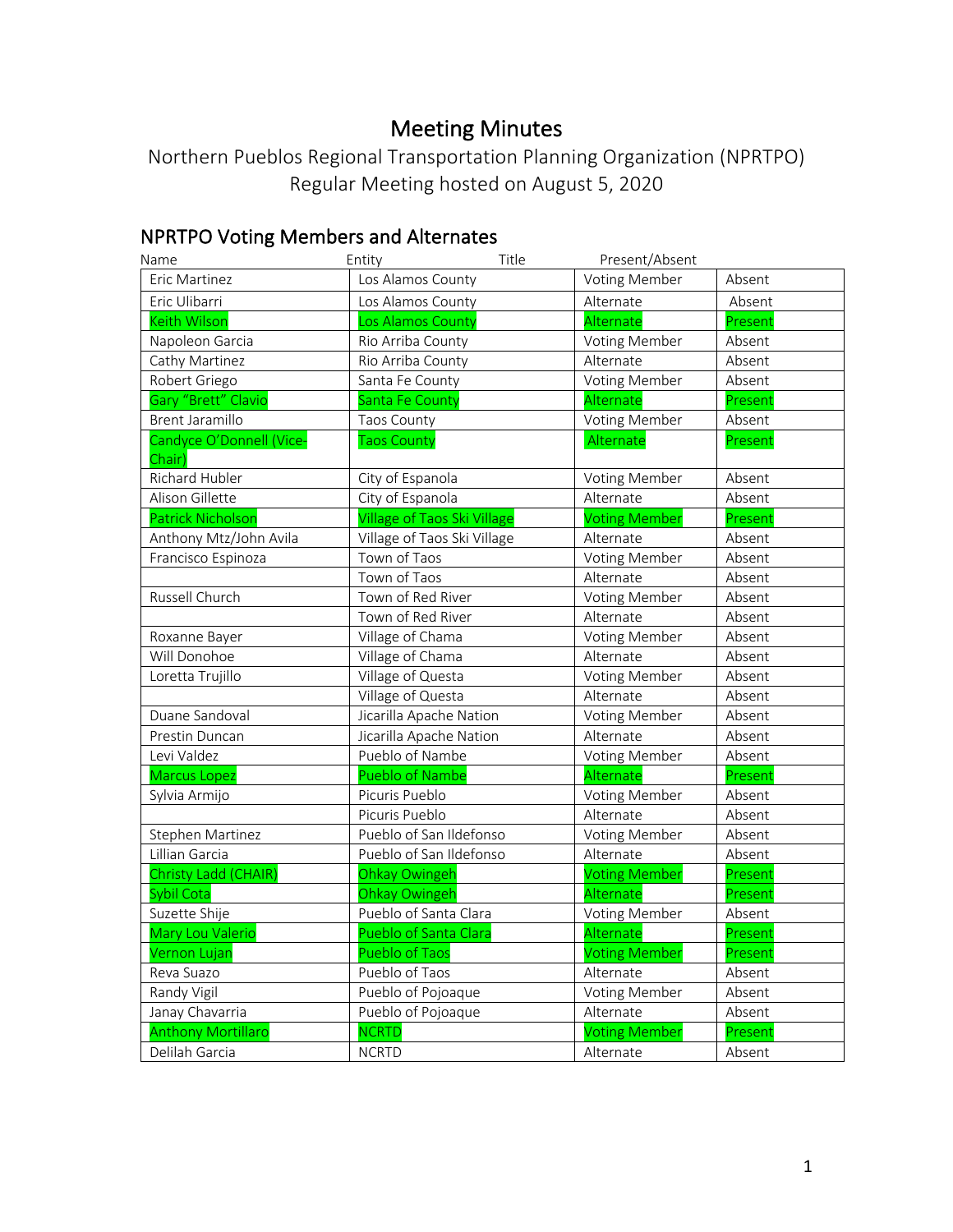# NCNMEDD/NPRTPO Staff

| Lesah Sedillo | NCNMEDD – Community Development Director |
|---------------|------------------------------------------|
| Steve Fischer | NCNMEDD-Transportation Planner           |
|               |                                          |
| NMDOT Staff   |                                          |

| Joseph Moriarty | NMDOT NPRTPO Planning Liaison         |
|-----------------|---------------------------------------|
| Javier Martinez | NMDOT D-5 Assistant District Engineer |
| James Mexia     | NMDOT D-5 Technical Support Engineer  |

### Guests

Carmela Manzari New Mexico Finance Authority

## I. Call Meeting to Order

At 10:05 Chairwoman Ladd Called the meeting to order at 10:05 AM.

### II. Pledge of Allegiance

Chairwoman Ladd, Ohkay Owingeh, requested that Brett Clavio, Santa Fe County, conduct the Pledge of Allegiance.

## III. Welcome and Introductions/Public Comments:

Chairwoman Ladd, Ohkay Owingeh, called for the present members to announce themselves and called on Steve Fischer, NCNMEDD, to conduct the roll call. He called each entity from the participant list and requested that those members announce themselves.

| Entity                | <b>Voting Member</b>     |
|-----------------------|--------------------------|
| Santa Fe County       | <b>Brett Clavio</b>      |
| Pueblo of Nambe       | Marcus Lopez             |
| Pueblo of Santa Clara | Mary Lou Valerio         |
| Los Alamos            | Keith Wilson             |
| Ohkay Owingeh         | Christy Ladd, Sybil Cota |

## IV. Approval of the Agenda:

Chairwoman Ladd, Ohkay Owingeh, asked if anyone has had the opportunity to review the agenda and if they have any comments. Chairwoman Ladd called for a motion to approve the agenda. Marcus Lopez, Pueblo of Nambe, made the motion. Keith Wilson, Los Alamos County, seconded the motion. The Chairwoman then asked for a roll call vote to be conducted. Steve Fischer, NCNMEDD, conducted the roll call vote.

Roll Call Vote:

| Entity          | <b>Voting Member</b> | Vote |
|-----------------|----------------------|------|
| Santa Fe County | <b>Brett Clavio</b>  | Yes  |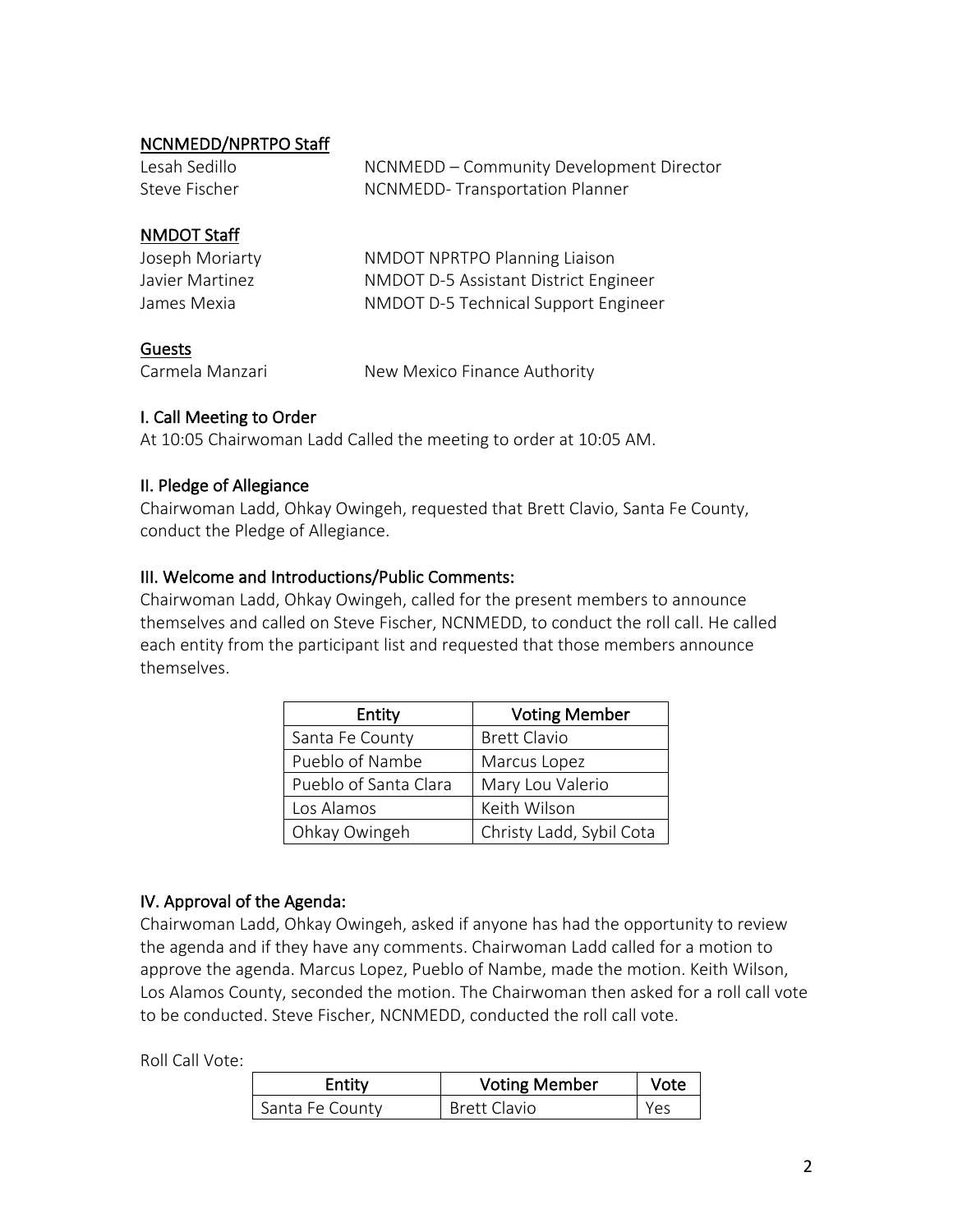| Pueblo of Nambe       | Marcus Lopez             | Yes |
|-----------------------|--------------------------|-----|
| Pueblo of Santa Clara | Mary Lou Valerio         | Yes |
| Los Alamos County     | Keith Wilson             | Yes |
| Ohkay Owingeh         | Christy Ladd, Sybil Cota | Yes |
| Village of Taos Ski   | Patrick Nicholson        | Yes |
| Valley                |                          |     |
|                       |                          |     |

After the roll call vote was conducted Patrick Nicholson, Village of Taos Ski Valley, announced himself to the meeting and voted yes to the approval of the agenda.

# V. Approval of the Minutes: August 5, 2020 - Special Zoom Meeting

Chairwoman Ladd asked if anyone had any changes, recommendations or comments for the meeting minutes. Since no one responded, the Chairwoman said she had some changes. She said at the bottom of page 4, "as heard" should be changed to "has heard", page 6 item C she asked for clarification on the "Tribal Liaison" section and to clarify what "sending out the day before" meant. Steve Fischer clarified that he meant the day before the workshop. The Chairwoman also requested to capitalize safety in Highway Safety Improvement Plan at the top of the same page. She suggested putting "written report" as the header in item 10 for planner reports. On page 11, the third paragraph from the bottom, Chairwoman asked for clarification on a road project name: West Rim Road where it said, "cannot hear name". Steve apologized for spelling Brett's name incorrectly and will correct that on page 11.

No other comments were made so Chairwoman Ladd, Ohkay Owingeh, called on a motion to approve. Marcus Lopez, Pueblo of Nambe, made the motion and Brett Clavio, Santa Fe County, seconded the motion. Chairwoman Ladd, Ohkay Owingeh, asked that a roll call vote be conducted and Steve Fischer, NCNMEDD, conducted the roll call vote.

| Entity                | <b>Voting Member</b>     | Vote    |
|-----------------------|--------------------------|---------|
| Santa Fe County       | <b>Brett Clavio</b>      | Yes     |
| Pueblo of Nambe       | Marcus Lopez             | Yes     |
| Pueblo of Santa Clara | Mary Lou Valerio         | Yes     |
| Los Alamos County     | Keith Wilson             | Yes     |
| Ohkay Owingeh         | Christy Ladd, Sybil Cota | Yes     |
| <b>Taos County</b>    | Candyce O'Donnell        | Yes     |
| Village of Taos Ski   | Patrick Nicholson        | Abstain |
| Valley                |                          |         |
| <b>NCRTD</b>          | Anthony Mortillaro       | Abstain |

Roll Call Vote:

Patrick Nicholson and Anthony Mortillaro abstained due to coming to the meeting late.

VI. Training: NMFA Funding Presentation- Carmela Manzari, Lending Officer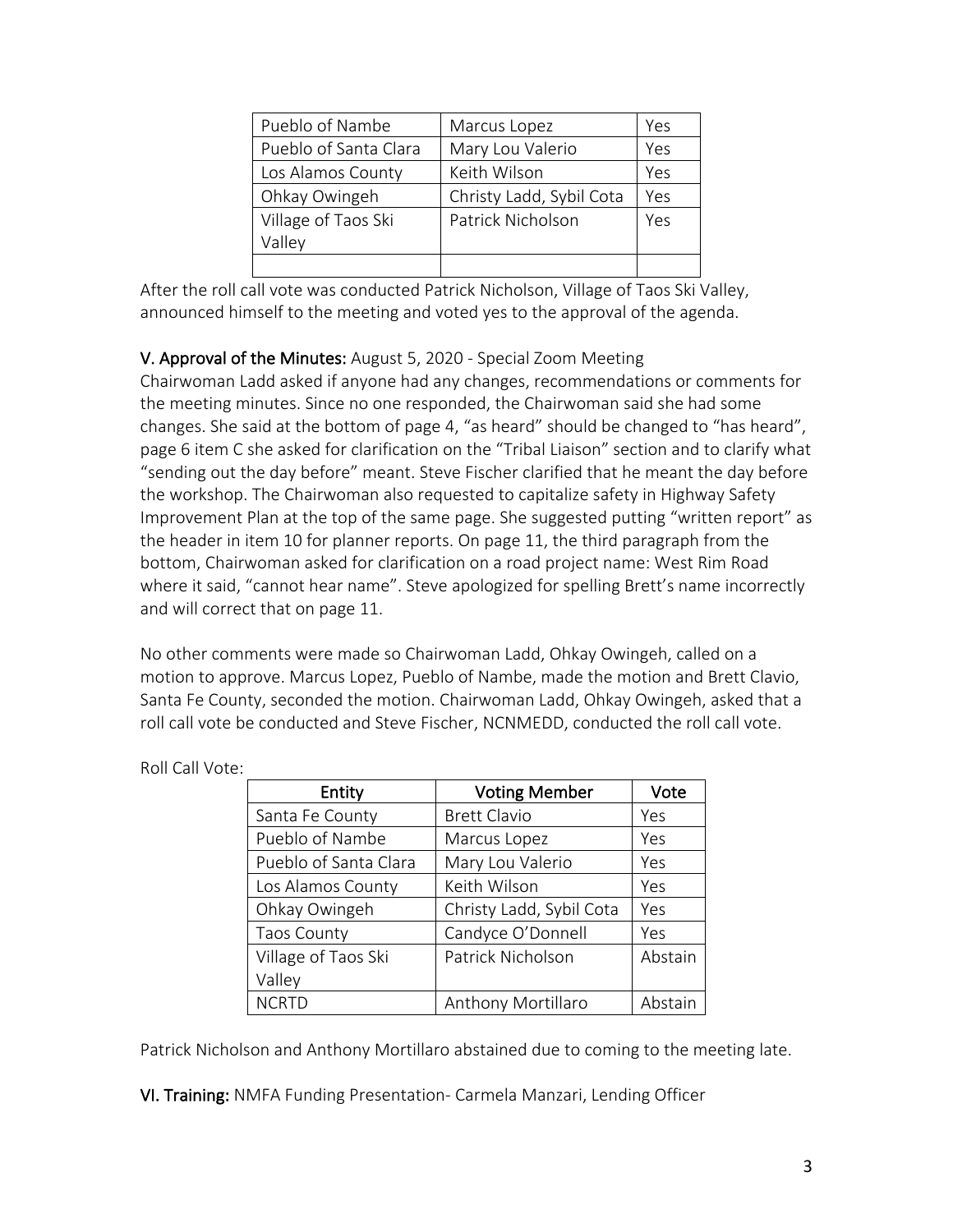Chairwoman Ladd thanked Carmela for agreeing to do the training. Steve shared the capability to share the screen with Carmela and she put up her slides. She shared NMFA's new mission statement, the organizations history and primary function full presentation and Carmela's contact can be found on the rtponm.org meeting page. She discussed the low interest rate loans that NMFA provide for community and economic development, how the organization serves as a bridge to investors who provide capital to New Mexico and assist communities and businesses by providing financial expertise and loan assistance. They offer frameworks for financing and project planning and assist policy makers in prioritizing investments to solve infrastructure needs and better allocate resources.

She discussed the various revolving funds, tax credits, and capital programs that they assist communities in working with. Carmela said that today they released the Small Business Recovery Act of 2020, approved in June, for 450 million: 400 million for small businesses and 50 million for local governments. The finance authority was tasked with administering the program. She discussed the Public Project Revolving Fund which offers loans from 10,000 to 100,000 with a zero-origination fee. The Finance authority annually present to the legislature an authorization lists for eligible projects which allows NMFA to meet the project timing needs. As of June 30, 2020, the NMFA has made 1,814 loans from the PPRF totaling more than \$4.0 billion of which 832 loans totaling over \$99.4 million.

Every year the legislature approves the drinking water bill. The state made a \$2.5 million match to the \$11 million federal grant. To date, NMFA has made 142 loans to partners totaling \$216.2 million. Carmela has personally assisted Tucumcari and Taos Pueblo in drinking water projects. August  $1<sup>st</sup>$  is the next ranking which has been passed but have fall and spring deadlines.

Another fund is the Water Project Fund, which is in correspondence with the state. There are 5 types of projects that can be funded through this: 1. Storage, conveyance and delivery to users, (2) implementation of Federal Endangered Species Act of 1973 and collaborative programs, (3) restoration and management of watersheds, (4) flood prevention, (5) water conservation or recycling, treatment of water as provided by the law.

NMFA has launched a new website with constantly updating information of the Small Business Recovery Act of 2020, established due to the economic hardship from COVID-19. The tribes themselves cannot apply for the grant but their corporations can. She reiterates that a profit or nonprofit that has closed or reduced operations due to the health order, must have an annual gross revenue of under \$5 million in 2019, and have experienced a 30% or more reduction are eligible to apply.

The essential services working capital program is an emergency loan program that provides short-term working capital loans for profits and nonprofits (hospitals, behavioral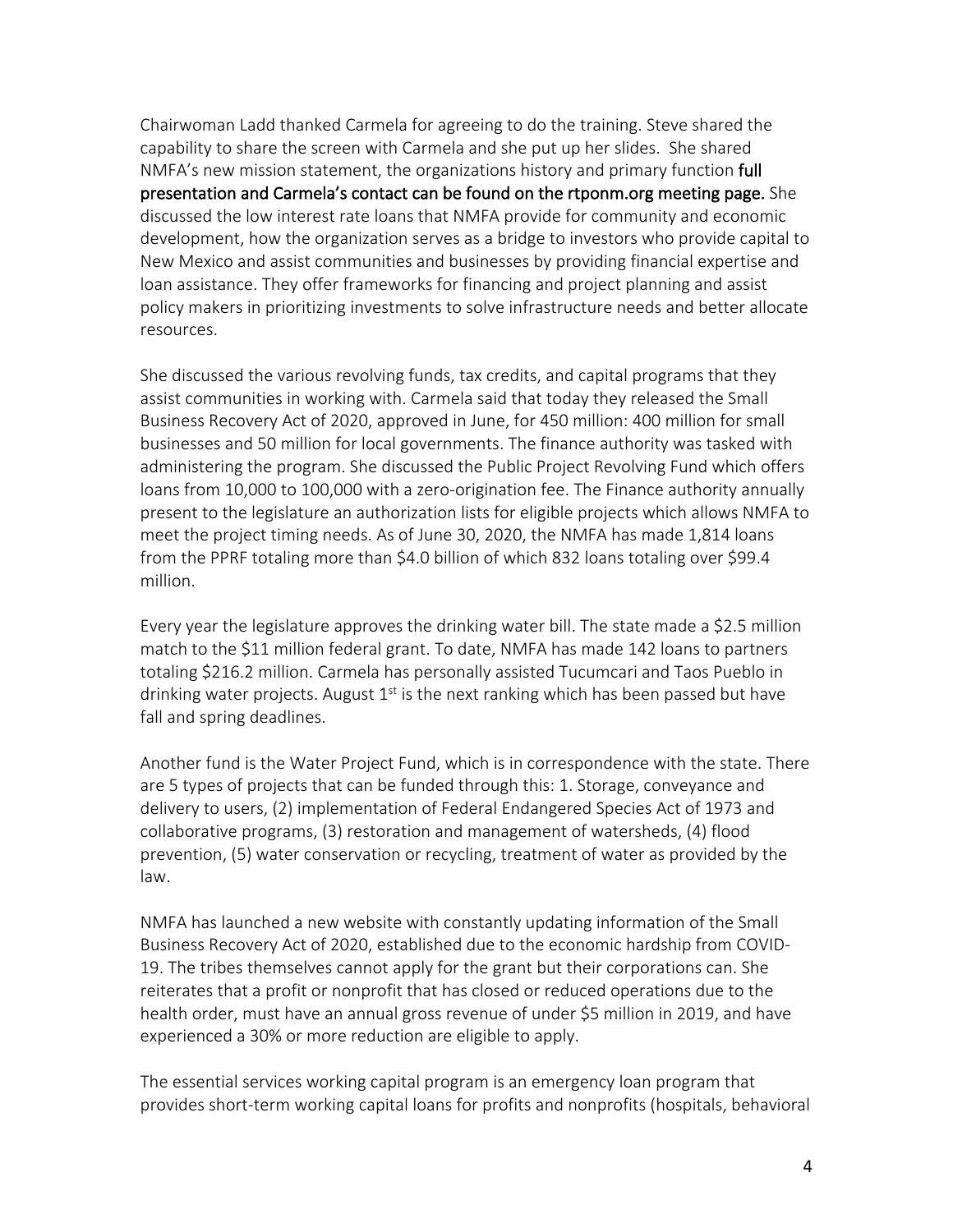health, etc). All of these slides have email addresses and FAQ for all of these loans. She goes back to the local government planning fund is a grant program for 24 months for planning documents like PPRs, economic development plans, asset management plans, etc. Many of these plans become living documents to inform loan and grant programs. Also, a special carveout for the Metropolitan Redevelopment Act for Mainstreet programs for \$50,000.

She concluded and stood for questions. Chairwoman Ladd, Ohkay Owingeh, asked if the 100,000 planning program is a loan or grant program. Carmela responded saying that it is a grant program, 50,000 per grant not to exceed 100,000 every 24 months. It could be four planning documents as long as it doesn't exceed. Carmela gave her contact information for members to reach out if they have any questions: cmanzari@nmfa.net (505) 992 9617. She passed it over to Anthony. He says that they are in the process of constructing a 9 million dollar maintenance facility at the NCRTD headquarters in Española. They have received a number of federal dollars and state capital outlay financing and are trying to expand their headquarters, add electric buses to their network and expand the maintenance facility in Taos. They worked closely with NMFA to establish loans and other funding sources. He spoke about NMFA application fees and additional funds existing a year ago and now are no longer there, which make it easier to get assistance.

Lesah urged members to use the local government planning fund for planning document updates and to take advantage of those funding sources.

Chairwoman Ladd requested that Steve Fischer, NCNMEDD, put a link on the website to the presentation as well as Carmela's contact information.

Chairwoman asked if there are any further comments. There were none so she moved the meeting to the next agenda item.

VII. Action/Discussion: NPRTPO RTP Update (public survey final version and implementation brainstorming).

Steve Fischer, Transportation Planner, started by showing the CTPP (Census Transportation Planning Program) tool that he learned about at the NADO conference and that Joseph Moriarty, NMDOT, also brought to his attention.

What the program does is designate workplace and residence data to show commuting patterns. He used Los Alamos County as an example because the Los Alamos National Laboratory brings commuters from many different parts of the region. He displayed the variables that can be selected in analyzing the data as well as the mapping capabilities of the software.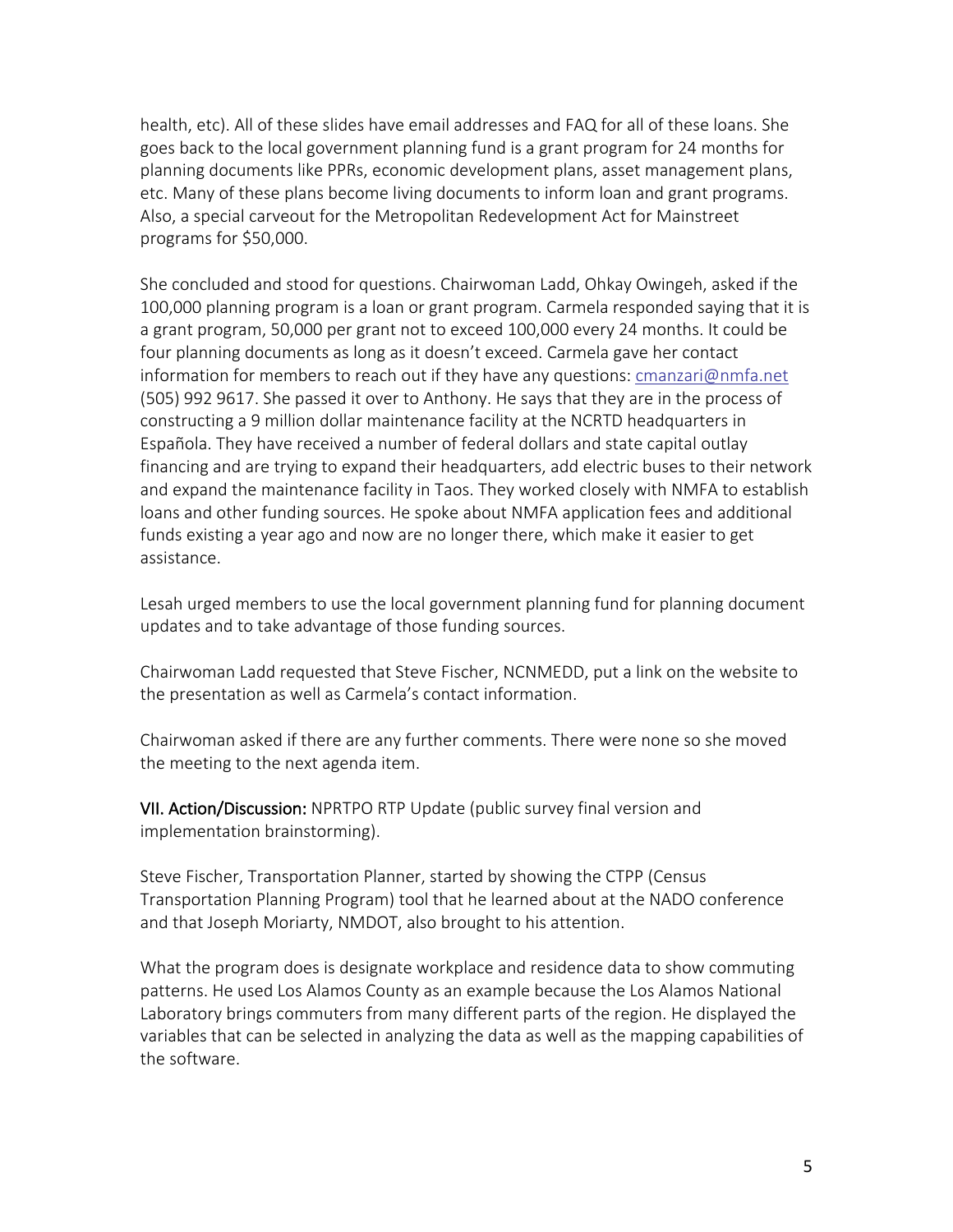He showed the map that he generated of commuting patterns into Los Alamos and stands for comments or questions. Chairwoman Ladd asked Steve about the map and to clarify the (3) next to 2,410 to 7,115 figure. He answered by saying that the 3 referred to the 3 counties with commuters into Los Alamos totaling between 2,410 and 7,115. Vice Chairwoman O'Donnell, Taos County, asked Steve to go back to the data spreadsheet and she asks him where this data comes from. Steve explained that the CTPP is hosted by AASHTO (American Association of State Highway and Transportation Officials) which is a federal transportation advisory board that coordinates with state DOTs and other transportation planning groups. He explained that the program is widely utilized by planners, but the margin of error must be taken into account with smaller communities where the level of confidence is lower. Vice Chairwoman O'Donnell, Taos County, said that she thinks the program is great and confirms if Steve will do this for each county, Steve said yes, Vice Chair asks how long this data collection took and if he would be willing to train the other members on using this software. Steve said that he would be happy too and showed where on the CTPP website a PDF tutorial could be found.

Vice Chairwoman O'Donnell, Taos County, asked if the tool can be used to display crash data, Steve is unsure as he is new to the program. He explained that the tool can also be used to display data by census tract which shows much more geographically specific data. Vice Chairwoman asked the Chairwoman if the census tracts break down into Tribal entities.

Joseph Moriarty clarified Vice Chair's initial question saying that it's a census product and derives from the American Community Survey (ACS) that they conduct periodically and is used around the nation to determine travel demand. Steve clarifies that the data set is from 2012-2016 and that the new data will be published in 2021, hopefully in time to inform the Regional Transportation Plan (RTP).

Steve moved on to the Survey discussion and explained how he has addressed the various comments that were made last meeting starting with putting Priorities in the beginning and having a "Fill in" section for community members to specify what roads and infrastructure they would like to see addressed. He gave a brief rundown of the survey again for the members and said that he is coordinating with the North East to develop a flyer to distribute but would also like to brainstorm outreach methods with the membership to get a better idea of how best to get the word out.

Vice Chair asked for clarification on "crosswalks on busy streets" answer option to "What are your top 3 transportation safety concerns?". Is it lack of crosswalks? She recommended having two fill-in options to expand on unsafe intersections, one being lack of crosswalks and another being unsafe intersections. Brett Clavio pointed out that a lot of vehicles seem to be making their trucks louder and smoggier. He said that this is a safety concern for him. Steve asked if he should add smog or air pollution as a safety concern. Vice Chairwoman O'Donnell, Taos County, suggested having "health concerns from air and traffic emissions". Steve asked the Chairwoman if since the members have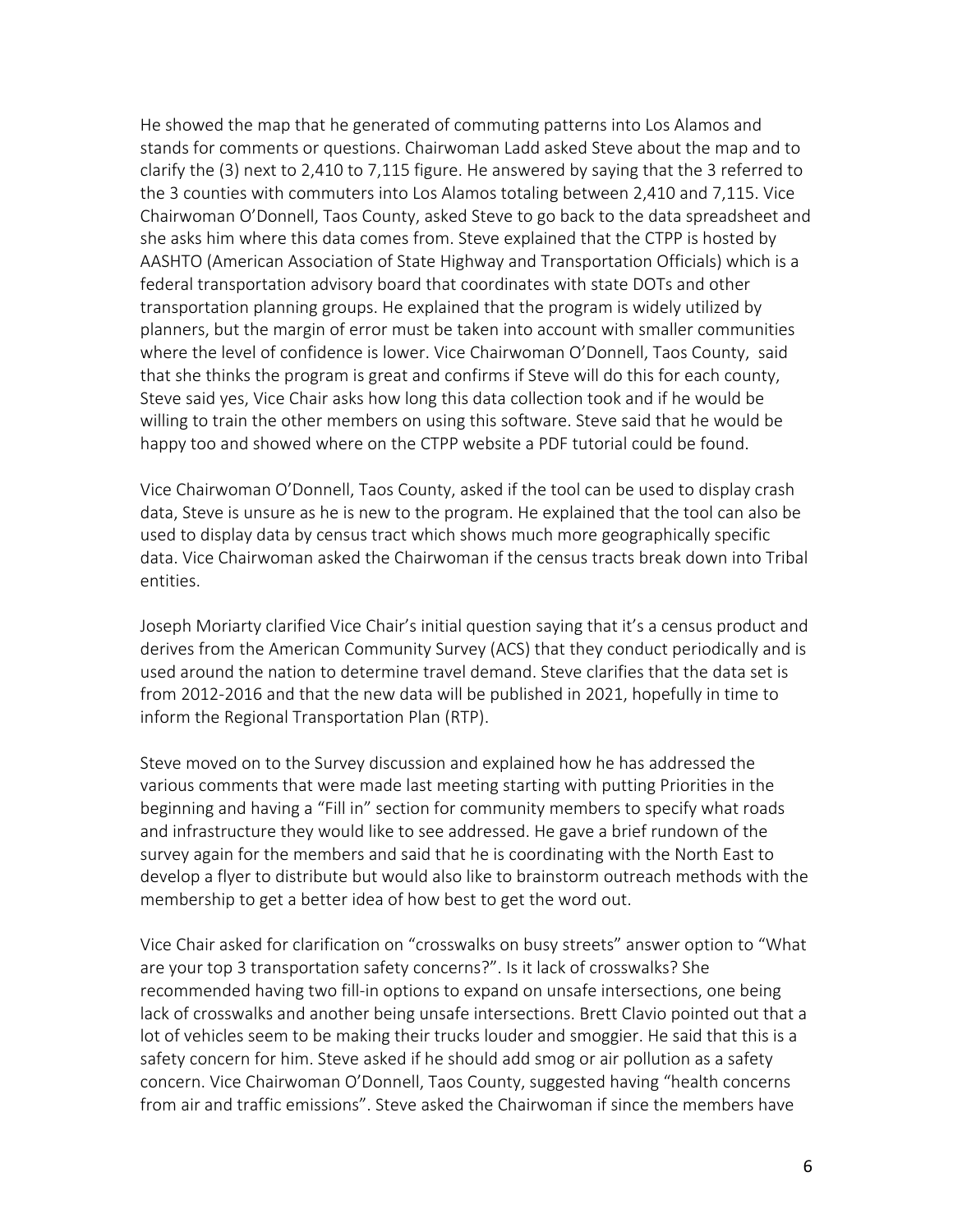not agreed on the final format, it should be an action or discussion item because the draft item is listed as "Discussion/Action". Chairwoman Ladd, Ohkay Owingeh, suggested conducting a vote as "approval as amended from the board". Steve began making the changes suggested by Vice Chairwoman O'Donnell, Taos County and Brett Clavio, Santa Fe County. While the changes were being made, Vice Chairwoman O'Donnell, Taos County, brainstormed ideas to distribute this to as many people as possible. Steve added three new check box options "Lack of adequate sidewalks, Dangerous pedestrian intersections/crosswalks, Health Concerns from vehicle emissions."

Vice Chairwoman O'Donnell, Taos County, would like to set in motion to approve the public survey final version with the two additions that had been made. Kieth Wilson, Los Alamos County, seconded the motion. Chairwoman Ladd, Ohkay Owingeh, asked that a roll call vote be conducted and Steve Fischer, NCNMEDD, conducted the roll call vote.

| Entity                | <b>Voting Member</b>     | Vote |
|-----------------------|--------------------------|------|
| Santa Fe County       | <b>Brett Clavio</b>      | Yes  |
| Pueblo of Nambe       | Marcus Lopez             | Yes  |
| Pueblo of Santa Clara | Mary Lou Valerio         | Yes  |
| Los Alamos County     | Keith Wilson             | Yes  |
| Ohkay Owingeh         | Christy Ladd, Sybil Cota | Yes  |
| <b>Taos County</b>    | Candyce O'Donnell        | Yes  |
| Village of Taos Ski   | Patrick Nicholson        | Yes  |
| Valley                |                          |      |
| <b>NCRTD</b>          | Anthony Mortillaro       | Yes  |

VIII. RTIPR- Updated project lists for the State-Transportation Project Fund and RTIPR

Chairwoman Ladd, Ohkay Owingeh, asked Steve or Lesah to update the members on any project list updates. Lesah passed it on to James, District 5, to discuss any updates. James said that he has had time to discuss the PFFs with Paul Brasher and Javier Martinez and asked if the board would like him to go through each project one by one. The first request he reviewed was Jicarilla Apache and it was turned down. He explained that a maintenance project will be starting in the next couple months to resurface the same road. He moves on to the Ohkay Owingeh recreational trail and that there was question of public accessibility. Lesah seconded that this issue was brought up and that she could forward that information to the Chairwoman. The Chairwoman said that it is open to the public, it is a regional facility, not just tribal.

James moved on to the recreation trail between Questa and Red River and mentioned a discrepancy on the match on that application. Next, he moved on to the NM State Road 38 Sidewalk replacement going through the Town of Red River which had been approved. Moving on to Blueberry Hill, he said that the applicant (Taos County) had reduced the local match due to expenditures that had previously been made and unfortunately that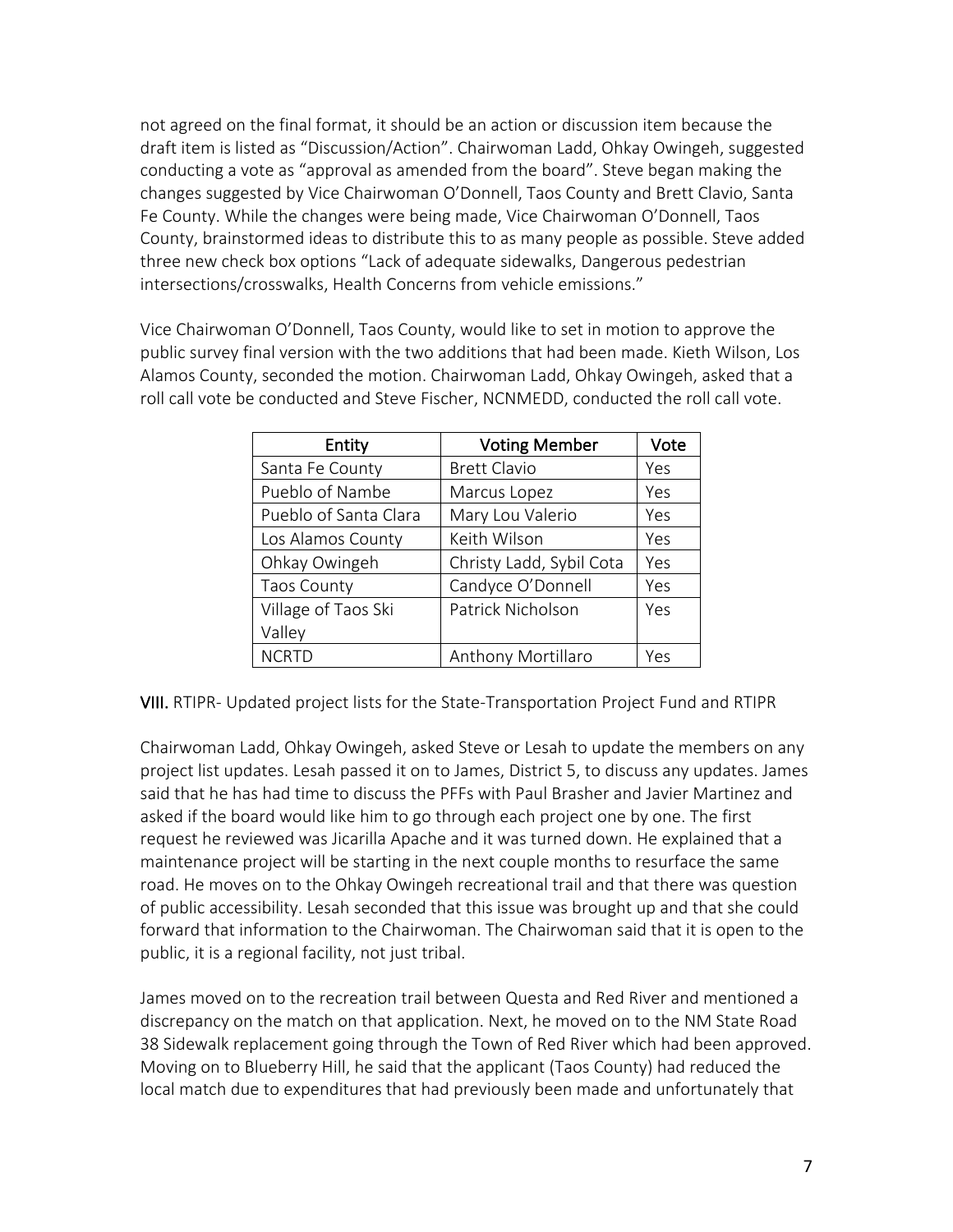cannot be allowed. The match has to go up to the full 5%. Next is the RSA request for Taos County and involves NM 68 and county road 110, which was supported. He moved on to the 3 Los Alamos PFFs which were all approved due to shovel readiness. Projects that are shovel ready rank higher on statewide transportation priorities. Pilar Bridge Rehabilitation project will be accepted and supported. The last one is the Romero Road RSA at the intersection of NM 68 and that one was also approved and supported. He reiterated that "approved and supported" is merely the DOT saying yes, this project is feasible and does align with their greater set of priorities. It is not guaranteed funding or high priority. James concluded and asked if there were any questions. Chairwoman Ladd, Ohkay Owingeh, asked about HW 74 in Ohkay Owingeh. The Chairwoman said that they had gone through the PFF process for a couple years and had gotten Brasher's signature so was confused as to why it wasn't mentioned. James said that he doesn't have that project on the list he was given. Chairwoman said that the first portion of the project, the design component, was awarded \$600,000 but has to remain on the list because they're still seeking construction funding.

Lesah Sedillo, NCNMEDD, asked if James mentioned Piñon Road NM 150, James responded by saying that no had not. Chairwoman Ladd said she was not satisfied with how the Hwy 74 project was dealt with and if there needs to be further discussion, she wants to make sure it's maintained on the list because it is an approved PFF with a District 5 signature. Lesah mentioned that it was already on the list, but that James may not have reviewed it because Mr. Brasher had already signed it. Vernon Lujan, Taos Pueblo, discussed the \$4,000,000 Piñon Road and NM 150 application saying that he began working on this with Steven Lopez and would like to continue with Mr. Moriarty. They have county and NMDOT support and this is the main route to Taos Ski Valley so it is used by many members of the public so addressing safety concerns is paramount to preventing more accidents.

Keith Wilson, Los Alamos, asked if we will receive a spreadsheet of the projects that were just spoken about. Lesah Sedillo, NCNMEDD, said that we will work with District 5 to create those RTIPR and State Lists, but she wanted to give the District the opportunity to present their findings.

#### IX. NMDOT Updates

- a) District 5: James Mexia: Ohkay Owingeh, D5 and NMDOT is working on a survey project to designate right of way throughout the Pueblo.
- b) Planning: Joseph Moriarty thanked the Chair and the board. He updated the members on the NMDOT recent website updates, and the new location of the T/LPA program webpage on the NMDOT website. To access click on the business icon on the right-hand side on NMDOT's website. NMDOT also added training modules to the website. He encouraged anyone interested in federal or state funding to look at the T/LPA website. He thanked everybody who participated in the NMDOT 2045 plan, and for those that could not participate go to: newmexico2045plan.com to participate in the survey or to learn more about the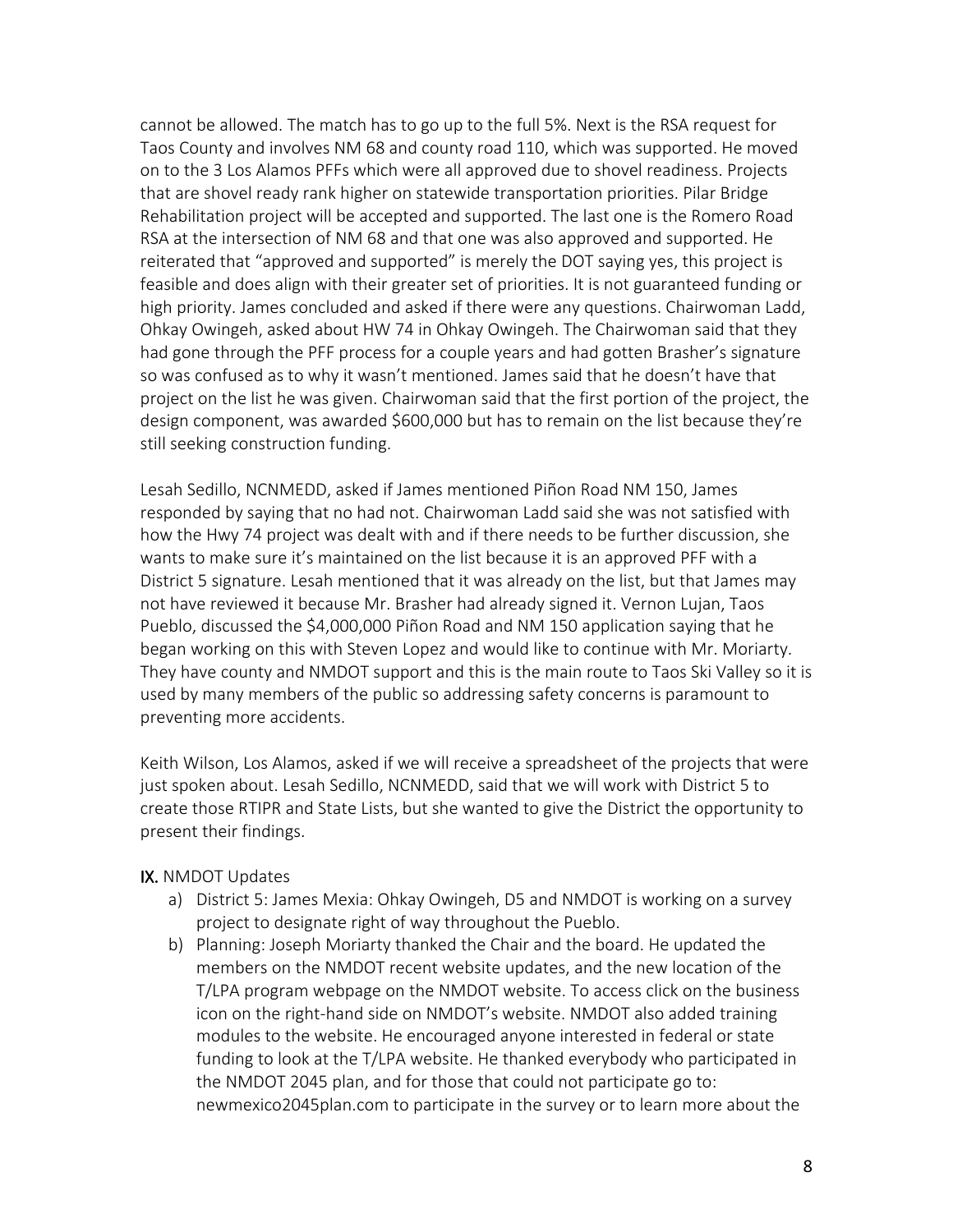planning process behind the update. Finally, on behalf of the governor and NMDOT, we (NMDOT) are accepting applications to the recreational trails advisory board in project development, scoring and selection of projects. Applicants should be enthusiastic users of trails from a diverse range of backgrounds. Contact Joe or Maggie Moore (Maggie.moore@statenm.us) for more information.

- c) Tribal Liaison:
- d) LTAP Board: Chairwoman Ladd, Ohkay Owingeh, asked if members have received the LTAP trainings. It is confirmed that Lesah sent the link to the members including an introduction to GIS course.

X. Member Input on Training and Presentations for NPRTPO

Steve Fischer pulled up the training plan that was drafted for the members. He explained that this document is a wish list to ensure members have a say in what they want to see regarding trainings and to better keep track of reoccurring deadlines. He briefly goes through month by month. Included in the training plans are the meeting dates and tentatively scheduled trainings and internal deadlines, some of which include: a presentation on the Level of Effort Form set for next month's meeting, the election of officers also set for the same date, aviation division set tentatively for November and more.

XI. NPRTPO Planning/Program Manager Updates (announcements, next meetings)

# **NPRTPO Planner Report by Steve Fischer Prepared for Meeting on August 5th, 2020**

\*Reach out to Steve Fischer, NCNMEDD Transportation Planner, at stevef@ncnmedd.com for any of the items listed in this report

# **Conferences, Trainings & Webinars**

- National Center for Rural Road Safety Virtual Summit 9/29- 10/1/2020: http://www.cvent.com/events/3rd-national-summit-on-rural-road-safety/eventsummary-09277ba6f76249638deb546f4518b834.aspx
- 2020 Trans-SET (Transportation Consortium of South Central States) Conference is now virtual on September 1-2 (hosted by UNM). Registration: https://t.co/TbP6nGEhxt
- National Center for Rural Road Safety Trainings: https://ruralsafetycenter.org/news-events/calendar/
- USDOT's Meaningful Engagement for Environmental Justice meeting is Today (August  $5<sup>th</sup>$ ) at noon.
- September 15<sup>th</sup>- Santa Fe MPO Quarterly Meeting will be held.
- Nticc.com National Transportation in Indian Country Conference is now going virtual on August 31 – September 4, 2020. (Conflicts with NPRTPO meeting the first Wednesday of September.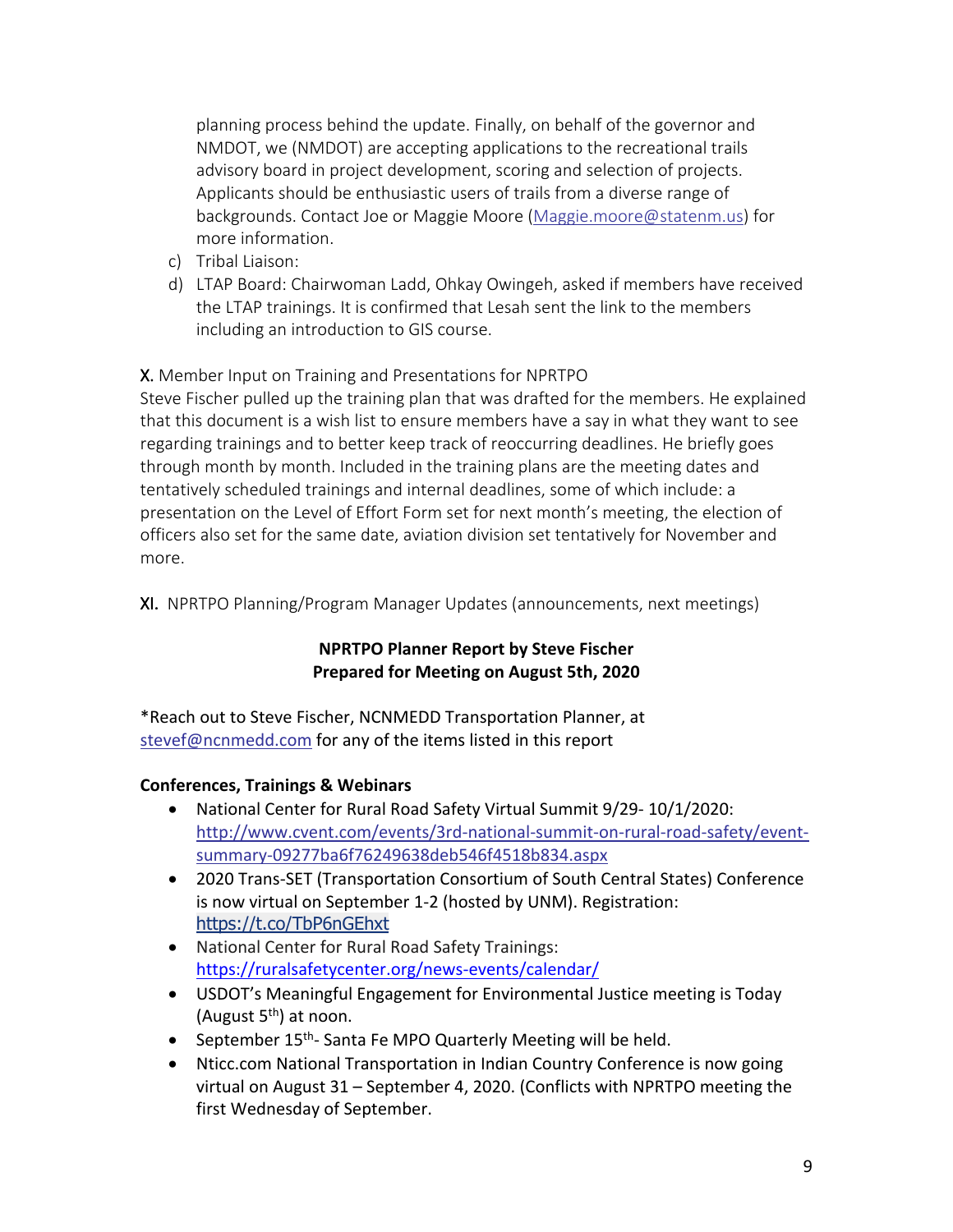# **Regional Data Information and Updates, Project Compliance Requirements and New Funding Opportunities**

- NCNMEDD Quarterly report in on the RTPO website under Regional Plans and Reports.
- CARES act funding for small businesses, tribal and local governments applications are due this Friday the  $7<sup>th</sup>$  and award letters will go out on or before August 21<sup>st</sup>.
- NMDOT Transit and Rail Division is accepting letters of intent from organizations interested in applying for the following grants: (1) FTA Section 5311 Program which provides administrative and operating assistance for bus and bus facilities and (2) FTA section 5310 Program which assists non-profits and public agencies to provide safe, efficient, and coordinated public transportation for seniors and those with disabilities. For more information visit FTA's website: https://www.transit.dot.gov/grants
- Recreational Trails Advisory Board is accepting applications. Board members will serve as an advisory for the Recreational Trails program administration, project development, scoring and selection of projects. An application must be completed and sent to Maggie Moore at Maggie.moore@state.nm.us by August 14, 2020.
- The FFY21-22 Planning Work Program, which includes the MPO's UPWPS and RTPO's RWP has been submitted for review.

# **Items from last meeting**

- 10/14-10/16, Roswell: Save the date! American Planning Association-New Mexico Chapter (APA-NM) annual conference; keep an eye on the website for updates on the conference; http://apa-nm.org/conferences/2020-conference/
- 10/1-10/2, Farmington: 3<sup>rd</sup> Annual New Mexico Outdoor Economics Conference; more information, including registration, available here: https://outdooreconomicsnm.com/
- The National Transportation in Indian Country Conference is scheduled for August 31<sup>st</sup>- September 3<sup>rd</sup>. Registration is available online at www.nticc.org

# **Regional Data Information and Updates, Project Compliance Requirements and New Funding Opportunities**

• New Mexico Economic Development Department's updated county profiles offer information on county level industry and workforce data, total revenue generated (broken down by industry) and percent growth or decline in target industries. NMEDD County Level Reports: https://gonm.biz/siteselection/county-profiles/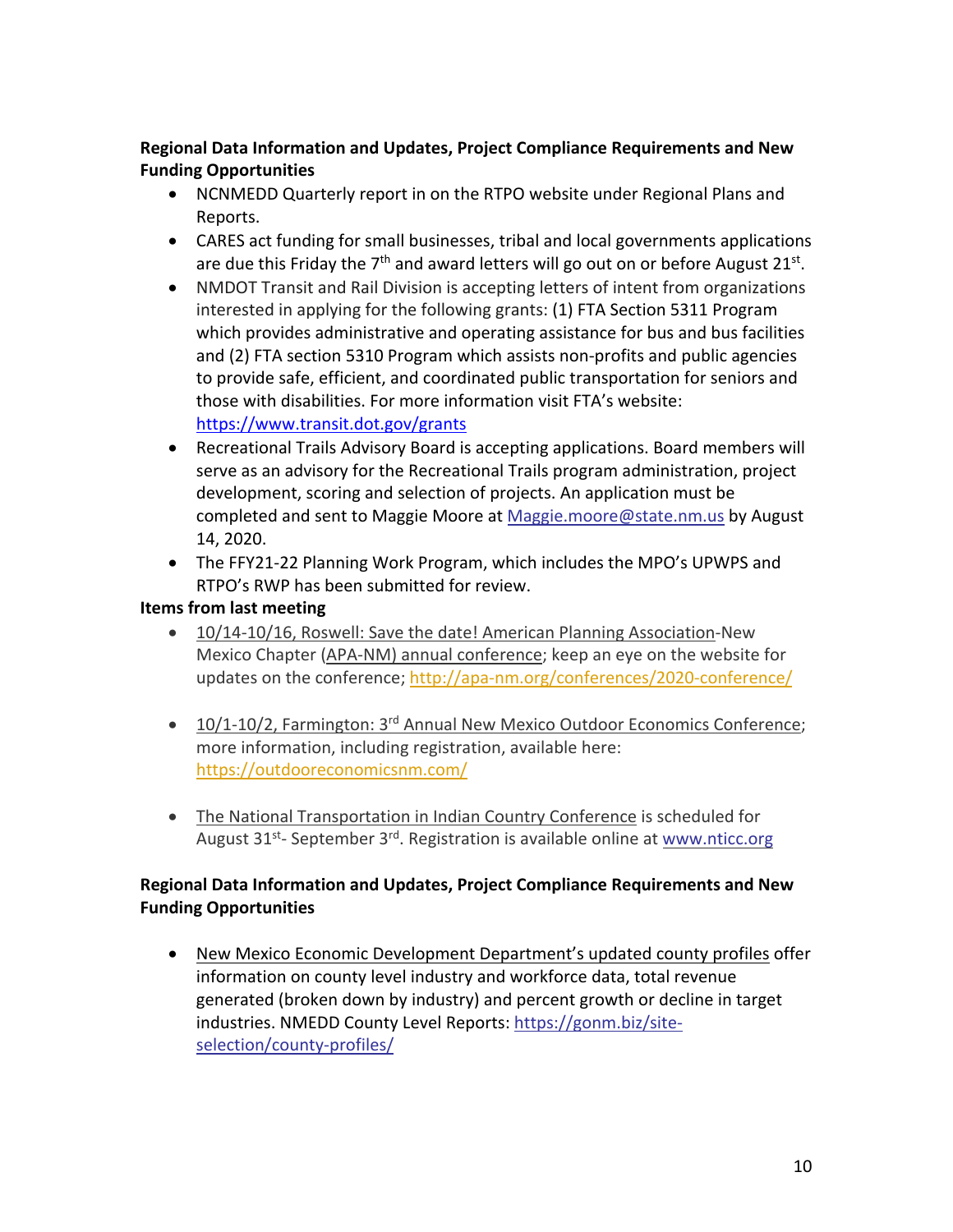- \*As a reminder, if you anticipate applying for a federally eligible project you must be in compliance with the following: T/LPA ADA & Title VI:
- Here is a brief review of the documents required from the LPAs:
	- o Local Public Agencies (LPAs) with fewer than 50 employees: (including part-time employees but not elected officials)
		- ADA Policy
		- To see a sample ADA policy, go to:
		- § https://www.ada.gov/pcatoolkit/chap2toolkit.htm
		- Title VI Policy
		- To access NMDOT's Title VI Boilerplate, go to:
		- § http://dot.state.nm.us/content/dam/nmdot/OEOP/Title\_VI\_Boile rplate\_LGA.pdf
		- Letter certifying the LPA has fewer than 50 employees. This letter should include the names and positions of their current employees.
	- o Local Public Agencies (LPAs) with 50 or more employees:
		- Title VI Policy
		- To access NMDOT's Title VI Boilerplate, go to NMDOT's website.
		- ADA Transition Plan. The ADA Transition must include the following:
			- Official responsible for implementation of the Transition Plan;
			- Identification of physical barriers in the public entity's facilities that limit the accessibility of its programs or activities to individuals with disabilities;
			- Detailed description of the methods that will be used to make the facilities accessible;
			- Schedule for taking the steps necessary to upgrade access to meet ADA and Section 504 requirements;
			- Description of public involvement in development of ADA Transition Plan;
			- ADA Policy Statement
			- Identification of ADA Coordinator including contact information; and
			- Clear Complaint/Grievance Process to receive and address complaints or grievances from the public.

Lesah sent a link to Steve after some confusion regarding the National Transportation in Indian Country Conference. The link, however, was for the 2020 National Tribal and Indigenous Climate Conference (also with the acronym NTICC).